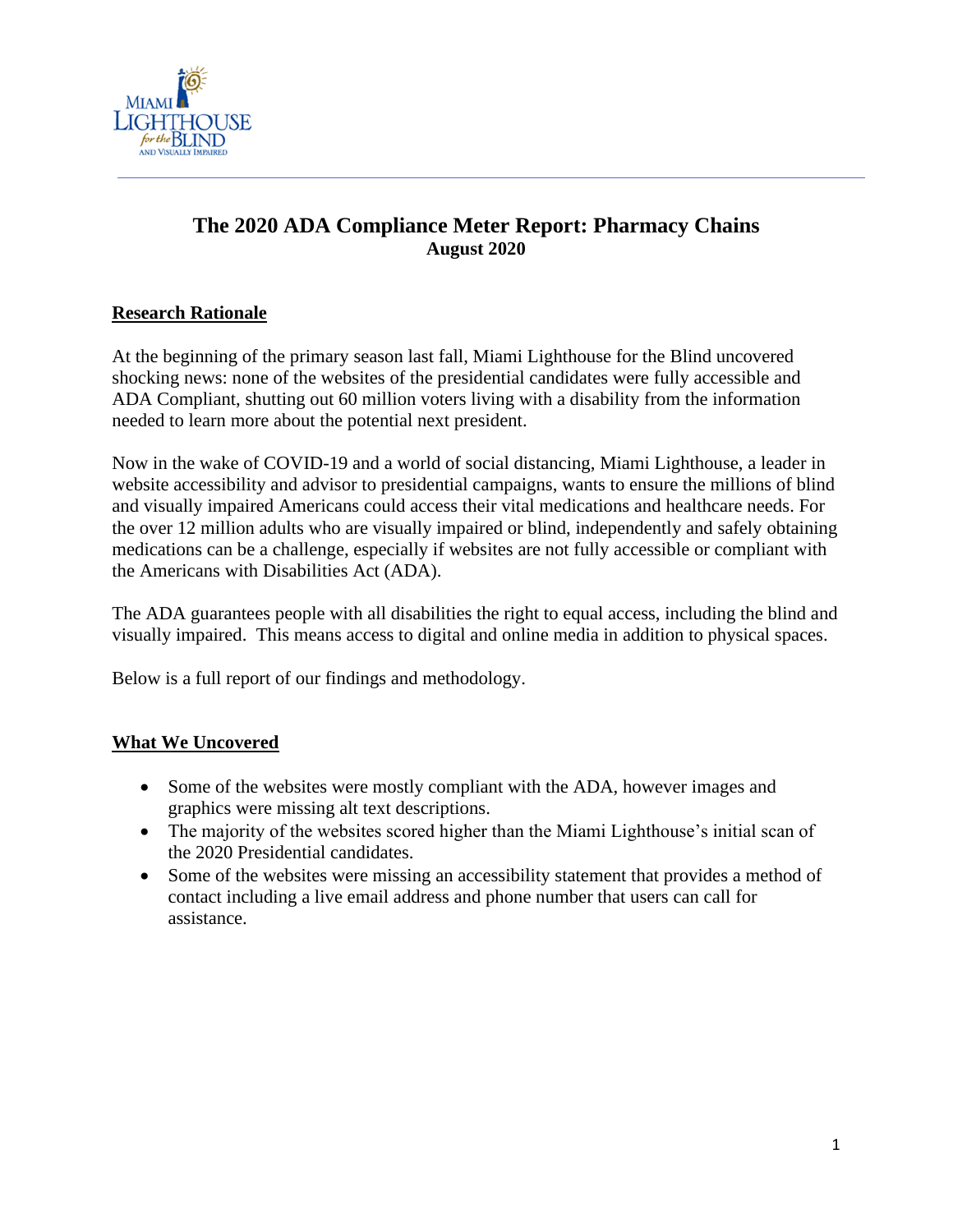

#### **Scores**

| <b>Rank</b>    | <b>Chain</b> | <b>Score</b> |
|----------------|--------------|--------------|
| 1              | <b>CVS</b>   | 3.5          |
| $\overline{2}$ | Walgreens    | 3.45         |
| 3              | Rite-Aid     | 3.3          |
| $\overline{4}$ | Wal-Mart     | 3            |
| 5              | Navarro      | 2.91         |
| 6              | Target       | 2.82         |

## **Our Methodology**

An assessment was conducted by the Miami Lighthouse for the Blind on July 13, 2020. The sample was comprised of retail pharmacy chain websites as they appeared on that date. Websites were assessed for accessibility to persons using assistive technology software such as screen readers. Websites were ranked in order of accessibility. The process consisted of analyzing each website using the latest assistive technology screen reading software such as JAWS for Windows and the World-Wide Consortium (W3C) Website Accessibility Content Guidelines (WCAG v2.0/2.1) subset of 10 criteria. The review was conducted by the CEO of Miami Lighthouse and her IT experts, all of whom are blind. Scoring was based on the following criteria and scale:

We used a subset of the most common criteria from the WCAG v2.0/2.1. The weighting scale numbers assigned to each criteria were evaluated on a 50 percent scale majority. Therefore, as an example using the criteria of: "Is website organized for ease of navigation" using our best knowledge and experience with assistive technology software, if more than half of the individual pages examined on a particular website exceeded 50 percent of the specific criteria such as if the pages contained proper region divisions for page organization, the weight score would be a 3 for mostly accessible. If it fell below half of the individual pages, then the score would be a 2 for somewhat accessible.

In addition, if the specific criteria could not be verified using assistive technology software, then the score for that particular criteria would be a 1 for not accessible and if the criteria was fully verified using the assistive technology software throughout all pages on a site, then the score would be a 4 for fully accessible.

### **Criteria**